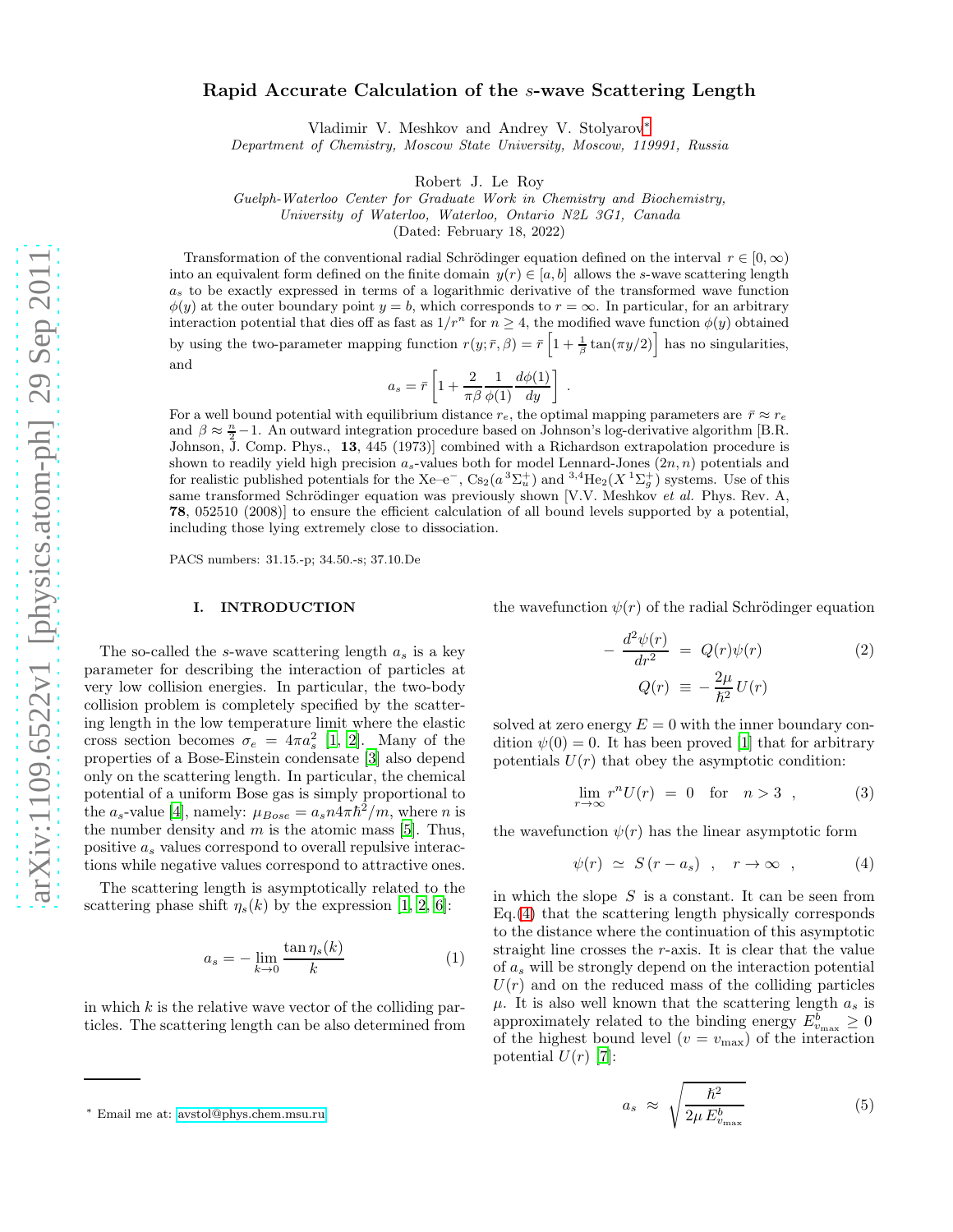It is clear that  $a_s \to +\infty$  as  $E_{v_{\text{max}}}^b \to 0$ , while  $a_s$  will take on large negative values if the potential well is almost deep enough to support one more bound level. In other words, depending on the potential and the reduced mass, the scattering length can have any value on the interval  $(-\infty, +\infty).$ 

Accurate determination of scattering lengths determined from photoassociation of ultracold colliding atoms [\[8\]](#page-11-2) offers the possibility of constructing reliable empirical interatomic potentials all the way to the dissociation limit [\[9](#page-11-3), [10\]](#page-11-4). However, rapid and robust methods for performing scattering length calculations are required to make such an inversion procedure feasible. Furthermore, a high degree of accuracy in the calculated  $a_s$ -values is required in order to provide the accurate derivatives of the scattering length with respect to the parameters defining the potential that are required for performing such fits [\[11\]](#page-11-5).

There are a number of existing schemes for calculating scattering lengths. However, calculation of the scattering phase shift  $\eta_s(k)$  as a function of energy [\[1,](#page-10-0) [2](#page-10-1)] in order to apply the low-energy extrapolation of Eq. [\(1\)](#page-0-2) leads to large uncertainties, especially for large  $a_s$  values, since  $\eta_s(k)$  becomes a very steep function in the vicinity of  $k = 0$ . Moreover, the direct numerical integration of the radial equation [\(2\)](#page-0-3) cannot be performed easily because the asymptotic linear form of Eq. [\(4\)](#page-0-1) is only reached at very large distances  $r$ , typically thousands of  $A$ . More robust methods [\[11](#page-11-5)[–13\]](#page-11-6) are based on integration of Eq. [\(2\)](#page-0-3) to some finite matching distance  $r_m$ , and then matching the resulting numerical wave function  $\psi(r_m)$  with an asymptotic counterpart for the long-range region which is known analytically for particular kinds of potentials. Alternatively, the influence of a long-range interaction on the truncated apparent  $a_s$ -value at some distance  $r = r_m$ can be effectively corrected in the framework of a secular perturbation theory expansion [\[14\]](#page-11-7). These asymptotic methods often yield fairly accurate results, but not for large  $a_s$  values. Moreover, they all require additional computational effort to ensure the convergence of results with respect to an optimal  $r_m$  value whose position is not well-defined a priori. These asymptotic methods also cannot readily be used for potentials for which the asymptotic solution is not available in closed form. We also note that a very elegant analytical formula for  $a_s$ has been obtained using the semiclassical approximation for the wavefunction  $\psi(r)$  [\[15\]](#page-11-8). However, while that formula can be useful for estimation purposes, its accuracy is limited by its dependence on the WKB approximation [\[1,](#page-10-0) [16\]](#page-11-9), so it does not suffice for many applications.

The key to the present method is the analytically exact transformation  $[17, 18]$  $[17, 18]$  of the initial Schrödinger equa-tion [\(2\)](#page-0-3) defined on infinite domain  $r \in [0,\infty)$  into a modified radial equation defined by a reduced variable  $y(r)$  on a finite interval  $y(r) \in [a, b]$  [\[19,](#page-11-12) [20\]](#page-11-13). The resulting transformed equation can be solved very efficiently by standard numerical methods [\[21](#page-11-14), [22\]](#page-11-15). Moreover, we show that a special choice of the mapping function  $r(y)$ 

leads to a transformed wave function  $\phi(b)$  that has no singularities on the interval  $[a, b]$ . In this case the scattering length can be expressed analytically in terms of the logarithmic derivative of the solution at the (finite) end point b and the associated mapping parameters. One efficient way to obtain the required logarithmic derivatives of the wave function at  $y = b$  is to numerically integrate the resulting modified Ricatti equation using Johnson's log-derivative method [\[23](#page-11-16), [24\]](#page-11-17) and apply a Richardson extrapolation to the values obtained at the limit [\[25,](#page-11-18) [26\]](#page-11-19). A FORTRAN code applying this approach that has been applied both to model Lennard-Jones  $(2n, n)$  potentials and to realistic potentials for  $Cs_2(a^3\Sigma_u^+)$  [\[12](#page-11-20), [13,](#page-11-6) [15\]](#page-11-8),  $Xe-e^{-}$  [\[27\]](#page-11-21) and  ${}^{3,4}He_2(X~^{1}\Sigma_g^+)$  [\[28](#page-11-22)] taken from the literature has been provided as Supplementary Documentation [\[29\]](#page-11-23). An alternate version of the present approach based on the conventional Numerov propagator [\[21](#page-11-14)] has been implemented in a 'finite domain' version of the general purpose bound-state/Franck-Condon code LEVEL [\[30\]](#page-11-24).

# ADAPTIVE MAPPING PROCEDURE FOR SCATTERING LENGTH CALCULATIONS

# A. Reduced variable transformation of the radial equation

We begin by introducing a mapping function  $y = y(r)$ that is a smooth, monotonically increasing function of the radial coordinate r and maps  $[0, \infty)$  onto the finite domain  $[a, b]$ . The well-known substitution [\[17,](#page-11-10) [18\]](#page-11-11)

<span id="page-1-1"></span>
$$
\psi(r(y)) = \sqrt{g(y)} \phi(y) , \quad g(y) \equiv \frac{dr}{dy} > 0
$$
 (6)

then transforms the conventional radial Schrödinger equation [\(2\)](#page-0-3) into the equivalent form

<span id="page-1-0"></span>
$$
\frac{d^2\phi(y)}{dy^2} = -\widetilde{Q}(y)\ \phi(y) \tag{7}
$$

in which

<span id="page-1-3"></span>
$$
\widetilde{Q}(y) \equiv g^2(y) Q(r(y)) + F(y) \tag{8}
$$

whose additive term is defined as

<span id="page-1-2"></span>
$$
F(y) \equiv \frac{g''}{2g} - \frac{3}{4} \left(\frac{g'}{g}\right)^2 \tag{9}
$$

Hereafter, a prime (′ ) symbol denotes differentiation with respect to our new radial variable y.

It should be noted that:

- 1. the modified wave function  $\phi(y)$  is now defined on the finite domain  $[a, b]$ ;
- 2. the modified radial equation [\(7\)](#page-1-0) is completely equivalent to the initial one [\(2\)](#page-0-3), as long as  $r(y) \in$  $(C^3[a, b])$  is a monotonically increasing function;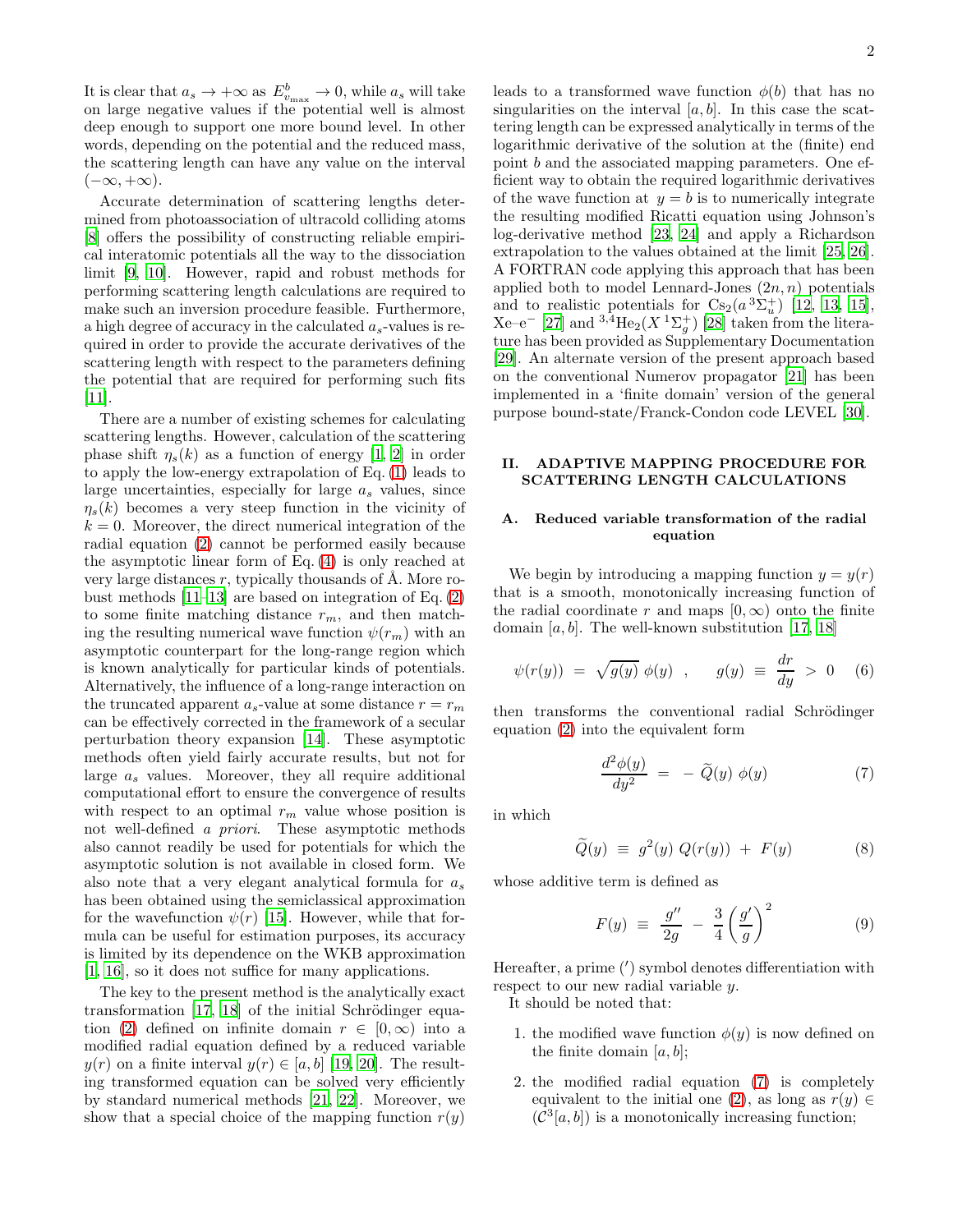- 3. a knowledge of the inverse analytical function  $r(y)$ is all that is required to accomplish the exact transformations of Eqs.  $(6)-(9)$  $(6)-(9)$ ;
- 4. for a fixed mesh of equally spaced y points on the interval  $y \in [a, b]$ , the function  $\rho(r) = dy/dr =$  $1/g(y)$  defines the density distribution of mesh points of the initial coordinate r.

It is clear that conventional finite-difference [\[21,](#page-11-14) [23](#page-11-16), [24](#page-11-17), [26\]](#page-11-19) and pseudospectral [\[22\]](#page-11-15) methods can be used straightforwardly for integrating the transformed radial equation [\(7\)](#page-1-0) out to the point  $y = b$ , as long as the modified wave function  $\phi(y)$  is not singular anywhere on the interval  $[a, b]$ , and especially not at its end points. Furthermore, it will be proved in the next section that the scattering length  $a_s$  is an explicit function of logarithmic derivative of the wave function  $\phi(y)$ 

<span id="page-2-0"></span>
$$
\xi(y) \equiv \frac{\phi'(y)}{\phi(y)} \tag{10}
$$

at the boundary  $y = b$ . It is well-known that the transformation [\(10\)](#page-2-0) converts the radial equation [\(7\)](#page-1-0) into the modified Ricatti equation

<span id="page-2-7"></span>
$$
\xi'(y) + \widetilde{Q}(y) + \xi^2(y) = 0 \tag{11}
$$

which can be numerically integrated, for instance, using Johnson's efficient log-derivative method [\[23,](#page-11-16) [24](#page-11-17)]. More details regarding this method are given in the Appendix.

### B. Developing a Formula for the Scattering Length

Since Eq. [\(4\)](#page-0-1) shows that the scattering length can be expressed formally in terms of the asymptotic behavior of the ordinary radial wavefunction  $\psi(r)$ , we can write

$$
a_s \simeq r - \frac{\psi(r)}{d\psi(r)/dr} , \quad r \to \infty . \tag{12}
$$

It therefore seems desirable to investigate the asymptotic behavior of the modified function  $\phi(y)$  near the outer boundary point  $y = b$  corresponding to  $r \to \infty$ , where

<span id="page-2-2"></span>
$$
\phi(y) \simeq S \frac{r(y) - a_s}{\sqrt{dr(y)/dy}} \, , \quad y \to b \, . \tag{13}
$$

Since we are mapping an infinite interval onto a finite one, it is clear that the mapping function  $r(y)$  must have a singularity at the upper end of the interval. To proceed, we assume that this singularity has the form

<span id="page-2-1"></span>
$$
r(y) \sim \frac{1}{(b-y)^{\gamma}} , \quad y \to b , \qquad (14)
$$

where necessarily  $\gamma > 0$ , because the  $r(y)$  function must go to infinity as y approaches b in order to convert the finite domain  $y \in [a, b]$  into the infinite one  $r \in [r_{\min}, +\infty]$ . Inserting Eq. [\(14\)](#page-2-1) into Eq. [\(13\)](#page-2-2) yields

<span id="page-2-3"></span>
$$
\phi(y) \simeq S (b - y)^{\frac{1 - \gamma}{2}}, \qquad y \to b \tag{15}
$$

and differentiating that result with respect to y yields

<span id="page-2-4"></span>
$$
\phi'(y) \simeq S \frac{1 - \gamma}{(b - y)^{\frac{1 + \gamma}{2}}}, \quad y \to b.
$$
 (16)

From Eqs.[\(15\)](#page-2-3) and [\(16\)](#page-2-4) it is immediately clear that for both the modified wave function  $\phi(y)$  and its derivative  $\phi'(y)$  to be non-singular at the point  $y = b$  (or  $r = +\infty$ ), necessarily  $\gamma = 1$ .

Avoidance of this singularity at  $y = b$  is clearly desirable if we are to integrate the modified radial equation [\(7\)](#page-1-0) accurately on the whole interval  $[a, b]$ , so it is necessary to choose a mapping function  $r(y)$  that has only a simple pole at the end point  $y = b$ . Let us assume that  $r(y)$  can be expressed as a Laurent series expansion about this point:

<span id="page-2-5"></span>
$$
r(y) = \frac{c_{-1}}{b - y} + c_0 + \sum_{i=1}^{\infty} c_i (b - y)^i \qquad (17)
$$

where  $c_{-1} > 0$ . Inserting Eq. [\(17\)](#page-2-5) into Eq. [\(13\)](#page-2-2) and differentiating the resulting expression for  $\phi(y)$  with respect to y yields, at the point  $y = b$ ,

$$
\phi(b) = S\sqrt{c_{-1}} \, , \qquad \phi'(b) = \frac{S(a_s - c_0)}{\sqrt{c_{-1}}} \, , \quad (18)
$$

which shows that

<span id="page-2-6"></span>
$$
a_s = c_{-1} \xi(b) + c_0 \tag{19}
$$

is the desired relationship between the scattering length  $a_s$  and the log-derivative function at the outer end of the interval,  $\xi(b)$ .

To facilitate accurate calculation of the the required  $\xi(b)$  value, it is desirable that the function  $\tilde{Q}(y)$  of Eq. [\(8\)](#page-1-3) be nonsingular at the end point  $y = b$ . It is easy to verify that the  $F(y)$  contribution is nonsingular at  $y = b$ , since

$$
F(b) = -\frac{3c_1}{c_{-1}} \tag{20}
$$

Moreover, from Eq. [\(17\)](#page-2-5) it is clear that in the limit  $y \to b$ (or  $r \to \infty$ ),

$$
g(y) \equiv \frac{dr(y)}{dy} \simeq \frac{c_{-1}}{(b-y)^2} \propto r^2 . \qquad (21)
$$

This means that for any potential which dies off more slowly than  $1/r^4$ , the product  $g^2 U(r)$  that comprises the main part of the function  $\tilde{Q}(y)$  (see Eq. [\(8\)](#page-1-3)) diverges in the limit  $y \to b \ (r \to +\infty)$ . In particular, if  $U(r \to$  $\infty$ )  $\simeq$   $-C_n/r^n$ , then as  $y \to b$ ,

$$
g^2 U(y) \simeq \frac{2\mu}{\hbar^2} \frac{C_n (b - y)^{n - 4}}{(c_{-1})^{n - 2}} , \qquad (22)
$$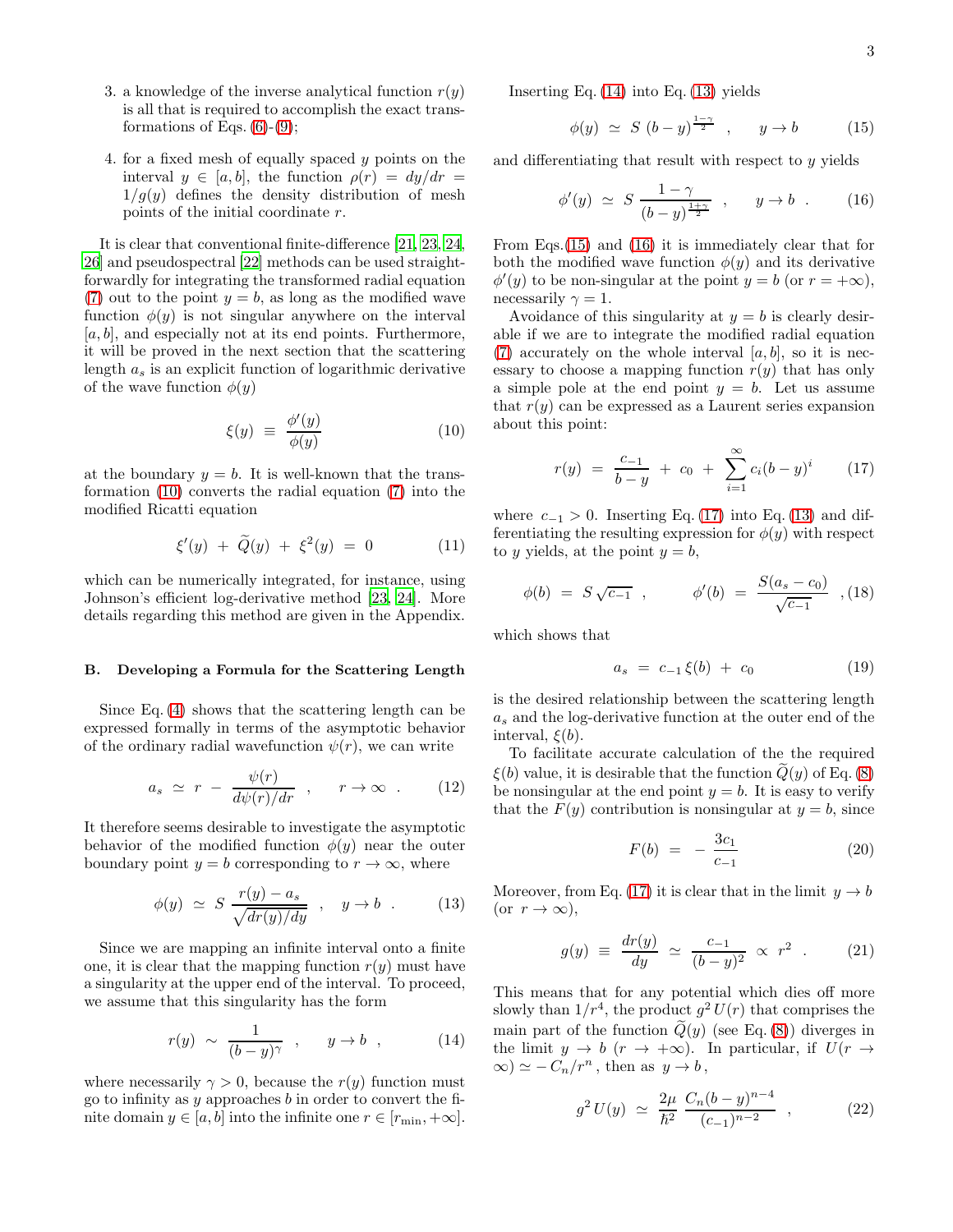and hence

$$
\widetilde{Q}(b) = \begin{cases}\n\frac{F(b)}{\hbar^2} & n > 4 \\
\frac{2\mu}{\hbar^2} \frac{C_n}{(c_{-1})^2} + F(b) & n = 4 \\
\infty & n < 4\n\end{cases}
$$

This means that, to calculate the modified wavefunction  $\phi(y)$  and/or its derivative  $\phi'(y)$  at the end of the range  $(y = b)$  for an  $n = 4$  case requires explicit knowledge of the leading long-range induction coefficient  $C_4$ , while for the more common  $n = 5$  or 6 cases it requires only a knowledge of the mapping function  $r(y)$  that defined  $F(b)$ . In contrast, for  $n < 4$  no satisfactory determination of  $\phi(b)$  and/or  $\phi'(b)$  can be achieved using the present approach. This latter result is consonant with the fact that the scattering length is not defined for potentials that die off more slowly than  $1/r^4$  [\[1](#page-10-0)].

### C. Introduction of Mapping Functions

To make practical use of our relationship [\(19\)](#page-2-6) between the scattering length and the log-derivative function, it is necessary to introduce an analytical mapping function with the Laurent expansion form of Eq.  $(17)$ . The simplest way to do this is to define the mapping function as the first two terms of the Laurent series:

<span id="page-3-0"></span>
$$
r(y) = \frac{c_{-1}}{b - y} + c_0 \quad , \tag{23}
$$

since only the  $c_{-1}$  and  $c_0$  coefficients are required in Eq. [\(19\)](#page-2-6). In particular, setting  $b = 1$  and  $c_{-1}/2 = -c_0 \equiv$  $\bar{r}$ , in [\(23\)](#page-3-0) yields a version of (omitting a factor of 2) of the well-known Ogilvie-Tipping (OT) potential energy expansion variable [\[19\]](#page-11-12):

<span id="page-3-1"></span>
$$
y_{0T}(r; \bar{r}) = \frac{r - \bar{r}}{r + \bar{r}} \; ; \; y_{0T} \in [-1, 1] \; . \tag{24}
$$

For this case Eq. [\(19\)](#page-2-6) shows that the scattering length is explicitly defined as

$$
a_s = \bar{r} \left[ 2\,\xi(1) - 1 \right] \tag{25}
$$

while the reciprocal mapping function is

$$
r_{\text{OT}}(y) = \bar{r}\left(\frac{1+y}{1-y}\right) \tag{26}
$$

and

<span id="page-3-5"></span>
$$
g_{0T}(y) = \frac{2\bar{r}}{(1-y)^2} = \frac{(r+\bar{r})^2}{2\bar{r}}
$$
 (27)

Moreover, for this mapping function the additive term  $F_{0T}(y) = 0.$ 

Use of the simple one-parameter mapping function of Eq. [\(24\)](#page-3-1) does provide a reliable method for calculating  $a_s$ . However, our recent experience with applying this type of transformation to bound-state problems [\[18](#page-11-11)] suggests that better efficiency may be attained using more flexible two-parameter functions. One such function which was successfully used for bound-state calculations is the twoparameters  $(\bar{r}, \alpha > 0)$  Surkus variable [\[20](#page-11-13)]:

<span id="page-3-6"></span>
$$
y_{\rm S}(r; \bar{r}, \alpha) = \frac{r^{\alpha} - \bar{r}^{\alpha}}{r^{\alpha} + \bar{r}^{\alpha}} \; ; \quad y_{S} \in [-1, 1] \qquad (28)
$$

for which the reciprocal mapping function is

<span id="page-3-7"></span>
$$
r_{\rm S}(y) = \bar{r} \left(\frac{1+y}{1-y}\right)^{1/\alpha} \tag{29}
$$

However, except for the special case  $\alpha = 1$  in which  $y_S(r;\bar{r},\alpha)$  reduces to  $y_{0T}(r;\bar{r})$ , this mapping function is not appropriate for scattering-length calculations, since when  $\alpha \neq 1$  the mapping function  $r_S(y)$  does not take on the required Laurent series expansion form [\(17\)](#page-2-5) as  $y \to 1$ , so the associated log-derivative wavefunction  $\xi(y)$ becomes singular there.

In contrast, the two-parameters tangential function [\[22\]](#page-11-15)

<span id="page-3-2"></span>
$$
r_{\text{tg}}(y) = \bar{r} \left[ 1 + \frac{1}{\beta} \tan\left(\frac{\pi y}{2}\right) \right] \tag{30}
$$

defined on the interval  $y \in [(2/\pi)\tan^{-1}(-\beta), 1]$ , whose inverse is the inverse tangent function

<span id="page-3-4"></span>
$$
y_{\rm tg}(r; \bar{r}, \beta) = \frac{2}{\pi} \tan^{-1} [\beta (r/\bar{r} - 1)] , \qquad (31)
$$

completely conforms to the required Laurent expansion form of Eg. [\(17\)](#page-2-5) as  $y \to 1$ , since

$$
r_{\text{tg}}(y) \simeq \frac{2\bar{r}}{\pi \beta (1-y)} + \bar{r} - \frac{\pi \bar{r}}{6\beta} (1-y) + \dots (32)
$$

For this case

<span id="page-3-8"></span>
$$
a_s = \bar{r} \left[ \frac{2\xi(1)}{\pi \beta} + 1 \right] , \qquad (33)
$$

and it is easy to show that the additive contribution to Eq.  $(8)$  is a constant,

$$
F_{\text{tg}}(y) = \frac{\pi^2}{4} \quad , \tag{34}
$$

and that

<span id="page-3-3"></span>
$$
g_{\text{tg}}(y) = \frac{\pi \bar{r}}{2\beta} \cos^{-2} (\pi y/2)
$$
(35)  

$$
= \frac{\pi \bar{r}}{2\beta} \left[ 1 + \beta^2 (r/\bar{r} - 1)^2 \right].
$$

### D. Determination of Optimal Mapping Parameters

The optimal values of the parameters defining the mapping function of Eq. [\(30\)](#page-3-2) may be expected to depend both on the nature of the interaction potential  $U(r)$  and on the particular numerical method used for integration of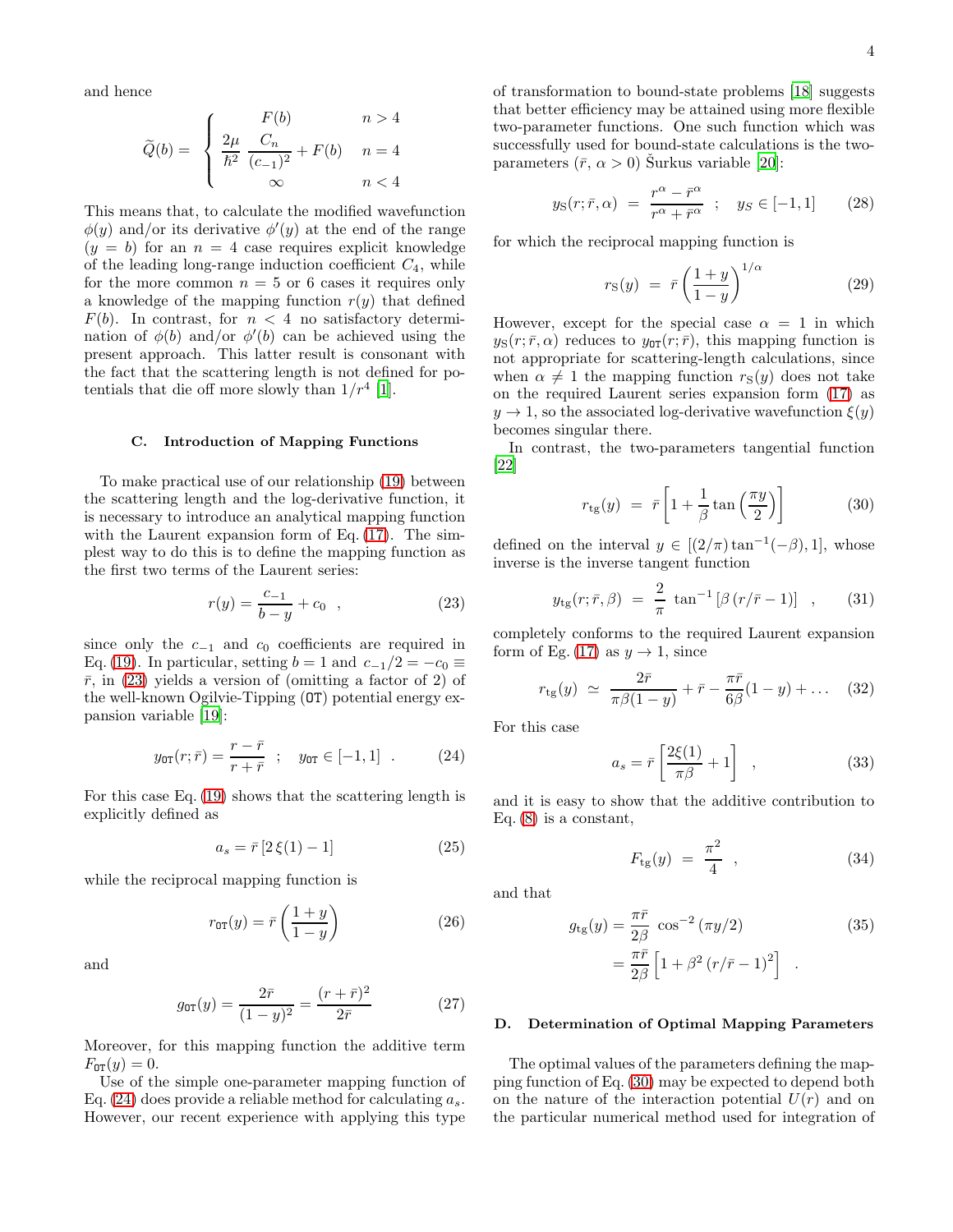

FIG. 1. Comparison of the original  $\psi(r)$  and modified  $\phi(y)$  =  $\psi/\sqrt{g_{\text{tg}}}$  unbound wave functions at zero energy for the  $a^3\Sigma_u^+$ state of  $Cs<sub>2</sub>$  [\[15\]](#page-11-8), as calculated using the Numerov method [\[21](#page-11-14), [29](#page-11-23). The scaling function  $g_{tg}(r)$  was calculated from Eq. [\(35\)](#page-3-3) using the mapping parameters  $\bar{r} = r_e = 12.0$  [au] and  $\beta = 2$ .

the modified radial equation [\(7\)](#page-1-0). When using Johnson's log-derivative method of integration [\[23](#page-11-16), [24\]](#page-11-17), the optimal mapping parameters  $\bar{r}$  and  $\beta$  could be determined by minimizing the truncation error  $\Delta \xi$  estimated using a Richardson extrapolation (RE) [\(A.7\)](#page-10-5), or by minimizing the difference between  $\xi_{h_1}(y=b)$  and  $\xi_{h_2}(y=b)$  values corresponding to two different integration step sizes  $h_1$ and  $h_2$ ,

<span id="page-4-0"></span>
$$
\min |\xi_{h_1} - \xi_{h_2}| \quad . \tag{36}
$$

Note that it is tacitly assumed that the optimal parameter values do not depend on the integration step size. This has been confirmed by the illustrative calculations presented in Section [III.](#page-5-0) It will also be shown there that the minimum of the functional [\(36\)](#page-4-0) is a rather smooth function of both mapping parameters,  $\bar{r}$  and  $\beta$ .

It seems reasonable to assume that the optimal mapping function would correspond to the situation in which

<span id="page-4-1"></span>
$$
\widetilde{Q}(y) \equiv g^2(y) Q(r(y)) + F(y) \approx const \qquad (37)
$$

since it is well-known that minimal truncation errors arise in particle-in-a-box problems where the potential  $U(r)$ does not depend on r. Furthermore, within the classically allowed region where  $Q \gg 0$ , the additive term  $F(y)$  can be approximately neglected  $[1, 16]$  $[1, 16]$  $[1, 16]$ . In this case Eq.  $(37)$ reduces to  $g^2 Q \approx const$ , and inverting this condition (recalling that  $g(y) \equiv dr/dy$ ) yields

<span id="page-4-3"></span>
$$
y_{\rm opt}(r > r_0) \sim \int_{r_0}^r \sqrt{Q(r)} dr \tag{38}
$$



<span id="page-4-5"></span>FIG. 2. (Color online) Mapping density functions  $\rho(r)$  =  $dy/dr = 1/g(r)$  for the  $a^3\Sigma_u^+$  state of Cs<sub>2</sub> [\[15](#page-11-8)] calculated: (i) within the framework of the conventional WKB approximation  $\rho_{\text{WKB}} = \sqrt{-U(r)}$  [\(39\)](#page-4-2), (ii) using the one-parameter  $y_{0T}(r; \bar{r})$  mapping function [\(24\)](#page-3-1) with  $\bar{r} = r_e = 12.0$  [au], and (iii) using the two-parameters  $y_{tg}(r; \bar{r}, \beta)$  mapping func-tion [\(31\)](#page-3-4) with  $\bar{r} = r_e$  and  $\beta = 2$ .  $\psi(r)$  is the associated zero-energy wavefunction.

Here  $r_0$  is the left-hand (inner) classical turning point, which is the root of the equation  $U(r_0) = 0$ .

Differentiating Eq.  $(38)$  with respect to r yields

<span id="page-4-2"></span>
$$
\rho_{\rm opt} \equiv \frac{dy_{\rm opt}}{dr} \sim \sqrt{Q(r)} \equiv \sqrt{-\frac{2\mu}{\hbar^2}U(r)} \qquad (39)
$$

For optimal mapping, therefore, the density function  $\rho_{\text{opt}}(r)$  should be close to  $\sqrt{Q(r)}$  in the  $Q(r) \gg 0$  region where the original wavefunction  $\psi(r)$  has its maximum oscillation frequency. From Eq. [\(39\)](#page-4-2) it follows that the optimal mapping does not depend on the reduced mass  $\mu$ , because it appear in  $Q(r)$  simply as a multiplicative factor. It is also easy to see that the mapping function [\(38\)](#page-4-3) transforms the modified wavefunction  $\phi(y)$  into the familiar particle-in-a-box form

<span id="page-4-4"></span>
$$
\phi_{\rm opt}(y) \sim A \sin(ky) + B \cos(ky) \tag{40}
$$

which correlates with the conventional WKB approximation [\[1](#page-10-0), [16\]](#page-11-9) in the classically allowed region where  $Q(r) > 0$ . As is shown by Fig. 1, in contrast to the original wavefunction  $\psi(r)$ , the modified wavefunction  $\phi(y)$  has loops of almost constant amplitude and spacing over the potential well, behavior which is qualitatively very similar to that implied by Eq. [\(40\)](#page-4-4). It is therefore expected that the WKB mapping of Eq. [\(38\)](#page-4-3) should be close to "optimal" for all numerical methods (such as the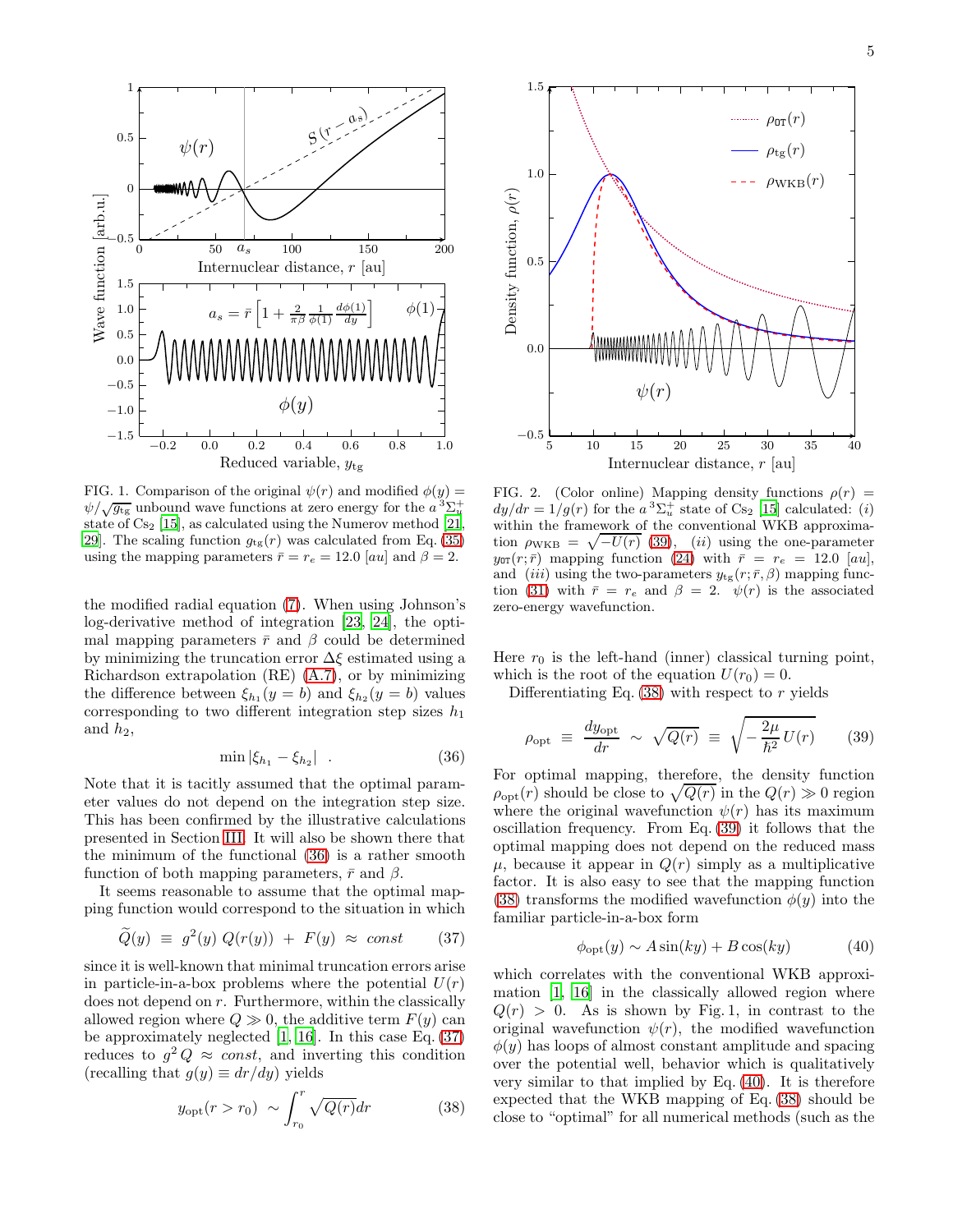finite-difference and collocation methods) that are based on an equidistant grid in the classical region of motion. It should be stressed, however, that the mapping function defined by Eq. [\(38\)](#page-4-3) cannot itself be applied for scattering length calculations because it does not satisfy the required asymptotic behavior of Eq. [\(17\)](#page-2-5), and because it becomes imaginary in the classically forbidden region where  $r < r_0$ .

It is easy seen from Eqs. [\(27\)](#page-3-5) and [\(35\)](#page-3-3) that the density function  $\rho_{0T}(r)$  corresponding to the one-parameter mapping function of Eq. [\(24\)](#page-3-1) is proportional to  $1/[r+\bar{r}]^2$ , while that for the two-parameters tangent function of Eq. [\(31\)](#page-3-4) has a Lorentzian form with a maximum at  $\bar{r}$ . The plots presented in Fig. [2,](#page-4-5) show that there is good agreement between the  $\rho_{\text{WKB}}(r)$  and  $\rho_{\text{tg}}(r)$  density functions over much of the domain of the wavefunction  $\psi(r)$ . This leads to the conclusion that the optimal value of parameter  $\bar{r}_{\text{opt}}$  should be close to the equilibrium internuclear distance  $r_e$  of the potential  $U(r)$ . Hence, for the two-parameters mapping function [\(31\)](#page-3-4), it seems reasonably to fix  $\bar{r}_{\text{opt}} \approx r_e$  and to vary only the single parameter  $β$ . Note that the pronounced differences among the density functions for these three cases at small distances is not very important, because the associated wave function  $\psi(r)$  dies off exponentially in this region.

In the following, therefore, parameter  $\bar{r}$  of the mapping functions  $y_{\text{OT}}(r; \bar{r})$  of Eq. [\(24\)](#page-3-1) and  $y_{\text{tg}}(r; \bar{r}, \beta)$  of Eq. [\(31\)](#page-3-4) is fixed as  $\bar{r} = r_e$ , while the optimum value of  $\beta$  of Eq. [\(31\)](#page-3-4) is determined from a one-dimensional minimization of the functional of Eq. [\(36\)](#page-4-0).

# <span id="page-5-0"></span>III. IMPLEMENTATION, TESTING, AND DISCUSSION

#### A. Model-Potential Applications and Tests

A computer program based on the adaptive mapping procedure described above has been written and tested [\[29\]](#page-11-23), both for a variety of model potentials, and on potentials for real systems taken from the literature. All results were obtained on 32 bit processors, mainly using doubleprecision arithmetic, but with quadruple-precision calculations being used sometimes in order to delineate the impact of accumulated numerical round-off error. This section presents the results of those illustrative applications, together with some general discussion of the method.

The first sample calculations presented here are for the model Lennard-Jones $(2n, n)$  potentials

<span id="page-5-2"></span>
$$
U_{\rm LJ}(r) = \mathfrak{D}_e \left[ \left( \frac{r_e}{r} \right)^{2n} - 2 \left( \frac{r_e}{r} \right)^n \right] . \tag{41}
$$

defined by the potential function parameters and system reduced mass listed in Table [I.](#page-5-1) The first three of these  $LJ(2n, n)$  potentials, each supporting 15 bound vibrational levels, are the same models systems considered in our recent application of this adaptive mapping approach

<span id="page-5-1"></span>TABLE I. The s-wave scattering wavelengths  $a_s$  (in Å) calculated for the  $LJ(2n, n)$  potentials defined by Eq.[\(41\)](#page-5-2) [\[29\]](#page-11-23). All models have equilibrium distance  $r_e = 1 \dot{A}$  and the reduced mass is set as  $\mu = 16.85762920$  [au] so that in "spectroscopists" units", the scaling factor  $\hbar^2/2\mu = 1$  [cm<sup>-1</sup> Å<sup>2</sup>].  $\mathfrak{D}_e$  is the well depth in  $cm^{-1}$ , while  $v_{\text{max}}$  is the vibrational quantum number of the last bound level supported by the potential.

| $\, n$ | $v_{\rm max}$  | $\mathfrak{D}_e$     | $\beta_{\rm opt}$ | $\frac{n}{2}-1$   |                         | $a_{s}$                                               |
|--------|----------------|----------------------|-------------------|-------------------|-------------------------|-------------------------------------------------------|
| 5<br>6 | 14<br>14<br>14 | 1000<br>2165<br>3761 | 0.9<br>1.5<br>2.1 | 1.0<br>1.5<br>2.0 | 277.4<br>234.9<br>236.1 | 310.54293138289<br>246.72686552846<br>242.48308194261 |
| 6<br>6 | 99<br>99       | 176200<br>174370     | 2.1<br>21         | 2.0<br>2.0        |                         | 10.849479064634<br>11552.057690297                    |

<sup>†</sup>The  $a_s$  estimates obtained using the last-level binding energy approximation of Eq.[\(5\)](#page-0-4).



<span id="page-5-3"></span>FIG. 3. (Color online) Convergence tests for  $a_s$ -values calculated in double precision arithmetic for the model 15-level  $LJ(2n, n)$  potentials of Table [I](#page-5-1) using the one-parameter mapping function  $y_{\text{OT}}(r; \bar{r})$  [\(24\)](#page-3-1) with  $\bar{r} = r_e = 1$  [Å]. Calculations performed using Johnson's log-derivative method alone are denoted 'JLD', while the results labeled 'JLD-RE' were obtained by also applying a  $(N, N/2)$ -Richardson extrapolation procedure to those results.

to bound-state problems [\[18](#page-11-11)]. The last two  $LJ(12,6)$  potentials have much deeper wells and support 100 vibrational levels. They were introduced here to highlight the efficiency of the present method, since the computational effort of scattering-length calculations increases dramatically as  $v_{\text{max}}$  and the absolute magnitude of  $a_s$ -values increase.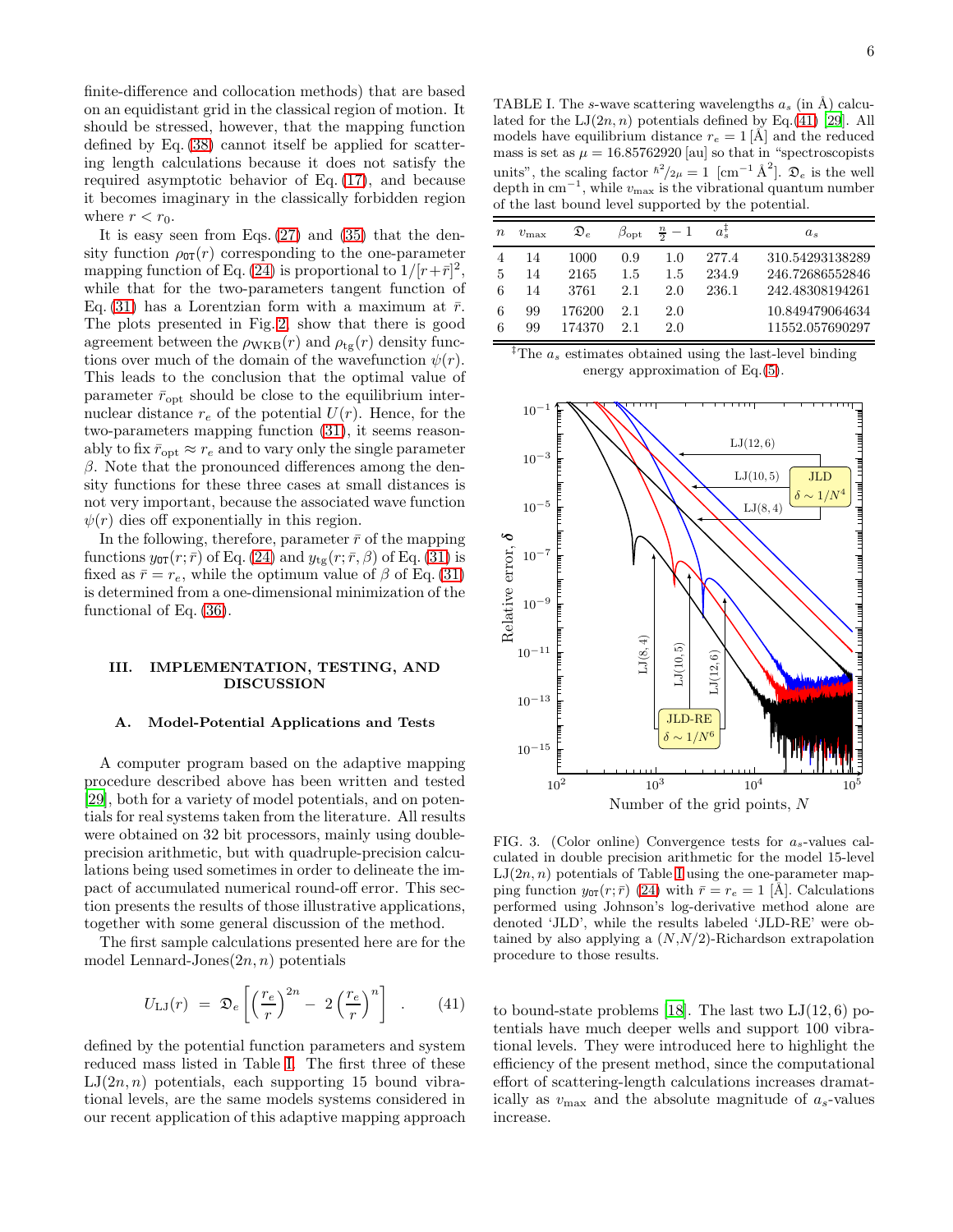

<span id="page-6-0"></span>FIG. 4. (Color online) Convergence tests for  $a_s$ -values calculated by the JLD-RE $(N, N/2)$  method in double precision arithmetic (solid curves) for the five model  $LJ(2n, n)$  poten-tials of Table [I](#page-5-1) using the two-parameters  $y_{tg}(r; \bar{r} = r_e, \beta)$ mapping function of Eq. [\(31\)](#page-3-4) with the optimal parameters  $\beta_{\text{opt}}$  listed there. The dashed lines present results obtained using quadruple-precision arithmetic.

Converged  $a_s$ -values for five model  $LJ(2n, n)$  potentials are presented in the last column of Table [I.](#page-5-1) As discussed above, the range-mapping parameter was fixed at  $\bar{r} = r_e = 1$ [Å] for both  $y_{0T}(r)$  and  $y_{tg}(r)$  mapping functions. The optimal  $\beta_{\text{opt}}$  values for the latter case were determined by minimizing the functional of Eq. [\(36\)](#page-4-0), yielding the results shown in the column four. It is interesting to see that these empirically determined  $\beta_{\text{opt}}$  values have essentially the same dependence on the inverse-power  $n$ governing the long-range behavior of the potential as was the case for the analogous parameter  $\alpha$  of the Surkusvariable mapping [\(28\)](#page-3-6) used in the bound-state study of Ref. [\[18\]](#page-11-11).

The log-log plots in Figs, [3](#page-5-3) and [4](#page-6-0) show how the relative errors in the calculated  $a_s$  values

<span id="page-6-1"></span>
$$
\delta = \left| \frac{a_s^{\text{calc}}}{a_s^{\text{exact}}} - 1 \right| \tag{42}
$$

depend on the number of mesh points  $N$  used in the radial integration. The reference values  $a_s^{\text{exact}}$  were obtained from calculations using quadruple precision arithmetic by increasing N until the full desired level of convergence was achieved. The numerical 'noise' on these plots for  $\delta \lesssim 10^{-12}$  indicates the precision limits achieved using ordinary double-precision arithmetic, while the

dashed lines show how the convergence trend continues when quadruple-precision arithmetic is used.

The three upper curves in Fig. [3](#page-5-3) (labeled JLD) display results obtained using Johnson's log-derivative method, while the three lower curves illustrate the greatly improved convergence achieved when that approach is coupled to the  $(N, N/2)$  Richardson extrapolation procedure described in the Appendix. These results clearly confirm the prediction of Eq.  $(A.5)$ , that Johnson's logderivative method (JLD), and that method combined with a Richardson extrapolation to zero step (JLD-RE), demonstrate  $N^{-4}$  and  $N^{-6}$  convergence rates, respectively. We see that for these 15-level LJ potentials, the  $JLD-RE(N, N/2)$  method allows us to attain 11-12 significant digits in calculated  $a_s$  values when using only  $N \approx 10^4$  radial mesh points.

The results displayed in Fig. [4](#page-6-0) show that as expected, the computational effort increases significantly for the 100-level  $LJ(2n, n)$  models, especially for the very last case considered in Table 1, for which the scattering length is extremely large:  $a_s \approx 10^4$  [Å]. However, that even for those cases full double-precision converge is achieved with only  $N \approx 10^5$ . Note that for a given number of grid points, use of the simple one-parameter mapping function  $y_{0T}(r)$  yields relative errors that are only  $\sim 10$  times larger than the analogous results yielded by the optimum two-parameter functions  $y_{tg}(r)$ . The non-linear 'cusp'like behavior near  $N \approx 10^3$  on the JDL-RE plots in Figs. [3](#page-5-3) and [4](#page-6-0) appears to be due to accidental cancelation of higher-order terms in the RE series expansion for these cases. It does not appear in analogous results based on use of a Numerov propagator.

The results presented in Fig. [5](#page-7-0) clearly show that the accuracies of a<sup>s</sup> values calculated with any given number of mesh points N vary smoothly with the value of mapping parameter parameter  $\beta$ . They also show that the optimal parameter value  $\beta_{\text{opt}}$  is essentially independent of the number of integration points used. Analogous results are obtained when modeling  $LJ(2n, n)$  potentials with  $n = 4$  and 5.

The sensitivity of the value of  $\beta_{\text{opt}}$  to the depth of the potential energy well has also been investigated. Figure [6](#page-7-1) shows that the values of  $\beta_{\text{opt}}$  for model  $LI(2n, n)$  potentials only depend significantly on the dissociation energy  $\mathfrak{D}_e$  for very shallow potentials which support only a few bound states. For such species (e.g., see the  $He<sub>2</sub>$  example considered below), accurate scattering lengths can readily be calculated using a relatively small number of grid points, so determining precise values of  $\beta_{\text{opt}}$  is immaterial. Overall, Fig. [6](#page-7-1) shows that the optimal value of the  $\beta$  parameter in the mapping function of Eq. [\(31\)](#page-3-4) depends mainly on the inverse-power  $n$  governing the limiting long-range behavior of the interaction potential. As indicated by Fig. [6](#page-7-1) and Table [I,](#page-5-1) these optimal values are approximately defined by the simple relationship

<span id="page-6-2"></span>
$$
\beta_{\rm opt} \approx \frac{n}{2} - 1 \quad , \tag{43}
$$

at least for these  $LJ(2n, n)$ -like potentials. We believe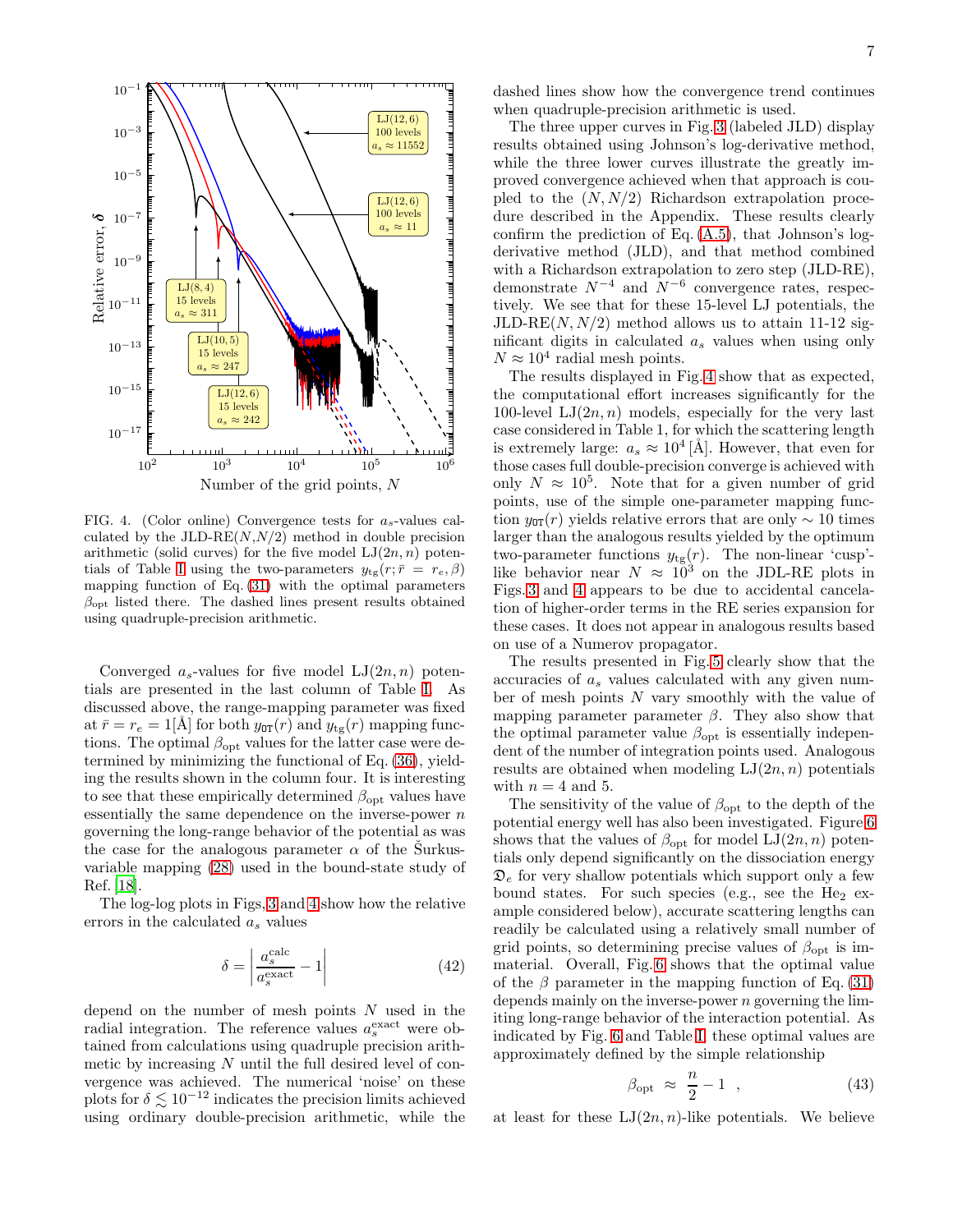

<span id="page-7-0"></span>FIG. 5. (Color online) Relative errors [\(42\)](#page-6-1) in the  $a_s$ -values obtained for the 15-level  $LJ(12, 6)$  potential  $(41)$  as functions of the mapping parameter  $\beta$ , where N is the number of grid points used in the JLD method.



<span id="page-7-1"></span>FIG. 6. (Color online) Optimal mapping parameter  $\beta_{\text{opt}}$  as a function of the dissociation energy  $\mathfrak{D}_e$  of 15-level  $\text{LJ}(2n, n)$ potentials [\(41\)](#page-5-2) for  $n = 4$ , 5 and 6.

that this empirical rule will be valid when applying the two-parameter mapping function of Eq. [\(30\)](#page-3-2) to any deeply bound interatomic potential having a long-range tail which dies off as  $1/r^n$  for  $n \geq 4$ .

It is interesting to note that the two-parameters mapping function  $y_{\text{te}}(r; \bar{r}, \beta)$  of Eq. [\(31\)](#page-3-4) is also well suited for solving the Schrödinger equation for the bound-state



<span id="page-7-2"></span>FIG. 7. (Color online) Optimal mapping parameters  $\beta_{\text{opt}}$  determined for the bound vibrational levels  $v \in [0, 14]$  of the model 15-level  $LJ(2n, n)$  n=4,5,6 potentials [\(41\)](#page-5-2). The dashed horizontal lines corresponds to the  $\beta_{\text{opt}}$  values implied by  $Eq. (43).$  $Eq. (43).$  $Eq. (43).$ 

problem discussed in Ref. [\[18\]](#page-11-11). In particular, Fig. [7](#page-7-2) shows how the values of  $\beta_{\text{opt}}$  evolve if this mapping parameter is optimized independently for each level of our three 15-level  $LJ(2n, n)$  potentials. Except for the very last level, the values of  $\beta_{\text{opt}}$  smoothly approach the limiting value implied by Eq.  $(43)$  as the vibrational levels approach dissociation. The substantial deviation from this limiting behavior for the lower vibrational levels is not a matter of concern, since those levels can readily be located accurately using a very wide range of  $\beta$  values, and since their radial amplitude is much smaller than that for the highest levels, the overall computational efficiency for such levels is not very strongly dependent on the value of  $\beta$ . The abrupt drop-off in the values of  $\beta_{\text{opt}}$  for the very last level also mimics the behavior found in Ref. [\[18](#page-11-11)] using very different mapping functions [\(29\)](#page-3-7) based on the Surkus variable [\[20\]](#page-11-13) defined by Eq. $(28)$ . This abrupt decrease of  $\beta_{\text{opt}}$  for the last very weakly bound vibrational level  $v = v_{\text{max}} = 14$  is related to the form of the corresponding wavefunction  $\psi_{v_{\text{max}}}(r)$  which has very broad last loop centered at a very large internuclear distance. In particular, for the case of a last level which lies extremely close to dissociation, it appears that a small limiting value of  $\beta_{\rm opt} \lesssim 0.5$  is needed to provide a sufficiently broad distribution of grid points to properly characterize the outermost loop of the wavefunction.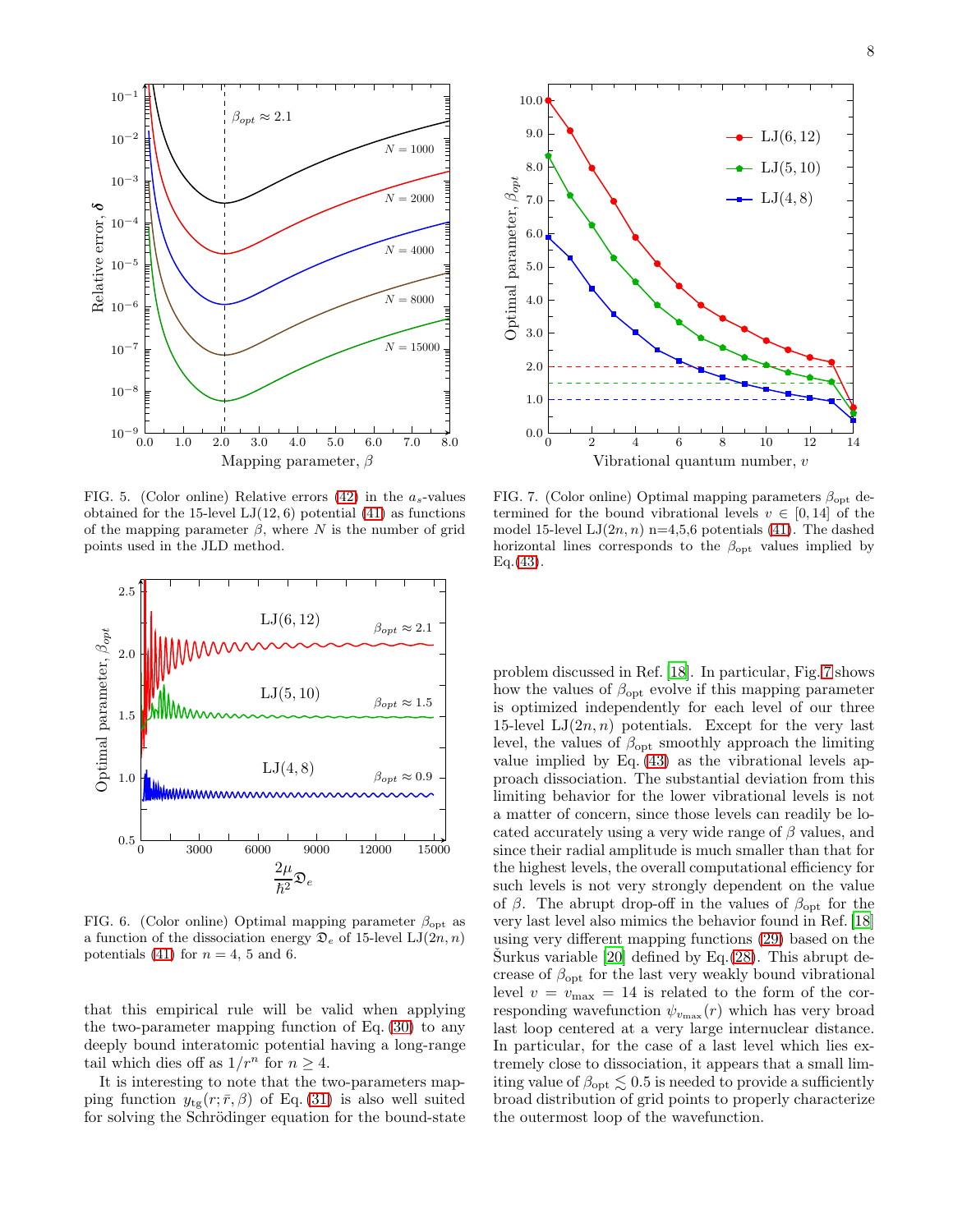### B. Applications to 'Real' Systems

This section describes application of our new method of performing scattering length calculations to three 'real' physical problems. The first of these is the elastic scattering of a free electron from a neutral Xe atom. The function used for the Xe–e<sup>−</sup> interaction potential is the 'HFD'-type potential reported by Szmytkowski [\[13\]](#page-11-6) (with energy and distance in atomic units):

<span id="page-8-0"></span>
$$
U_{\text{Xe-e}}(r) = A e^{-\gamma r^2} - \sum_{n=4,6} F_n(r) C_n / r^n \quad , \quad (44)
$$

in which  $A = 306.0$  and  $\gamma = 1.0$ , while the *n*-dependent damping function  $F_n$  has the form

$$
F_n(r) = \left[1 - e^{-(r/r_c)^2}\right]^n
$$
 (45)

with  $r_c = 1.89$  being a cut-off radius, such that  $F_n(r) = 0$ for  $r < r_c$ . Following Czuchaj *et al.* [\[27](#page-11-21)], its dispersion coefficients  $C_4 = \alpha_1/2$  and  $C_6 = (\alpha_2 - 6\beta_1)/2$  in Eq.[\(44\)](#page-8-0) correspond to the familiar charge/induced-dipole and charge/induced-quadrupole interactions, where  $\alpha_1 =$ 27.292 and  $\alpha_2$  = 128.255 are the static dipole and quadrupole polarizabilities of the Xe atom, while  $\beta_1 =$ 29.2 is the dynamical correction to the dipole polarizability. This shallow  $U_{\text{Xe-e}}(r)$  interaction potential supports no bound levels and its scattering length is negative, as was determined by Szmytkowski using an asymptotic method [\[13](#page-11-6)].

The present  $a_s$ -value for this system (in  $au$ ), given in the first row of Table [II,](#page-8-1) was converged to 14 significant digits using the JLD-RE( $N, N/2$ ) method based on  $N \approx$  $10^3$  grid points and a scaling factor of  $\hbar^2/2\mu = 0.5$ . However, only  $N \approx 100$  grid points are required to converge the present  $a_s$ -value to 7 significant digits. The present estimate agrees with the value reported by Szmytkowski [\[13\]](#page-11-6) to within the 6 significant digit that he reports (see row 2 of Table [II\)](#page-8-1).

Our second real-world example is a modified 'Hartree-Fock dispersion' (HFD) type potential for the  $a^3\Sigma_u^+$ ground triplet state of the cesium dimer [\[12,](#page-11-20) [13](#page-11-6), [15](#page-11-8)] (again, with energies and distances in atomic units):

<span id="page-8-2"></span>
$$
U_{\text{Cs}_2}(r) = A r^{\alpha} e^{-\gamma r} - F(r) \left[ \sum_{n=6,8,10} C_n / r^n \right] . (46)
$$

The first term in Eq.[\(46\)](#page-8-2), defined by constants  $A = 8 \times$  $10^{-4}$ ,  $\alpha = 5.53$  and  $\gamma = 1.072$ , represents the exchange repulsion energy, while the second is a sum of van der Waals dispersion terms (with coefficients  $C_6 = 7.02 \times 10^3$ ,  $C_8 = 1.1 \times 10^6$ ,  $C_{10} = 1.7 \times 10^8$  multiplied by the *n*independent damping function

<span id="page-8-8"></span>
$$
F(r) = H(r - r_c) + H(r_c - r) e^{-(r_c/r - 1)^2}
$$
 (47)

where  $H(x)$  is the Heaviside step function:  $H(x) = 1(0)$ , when  $x \geq (0, 0, 0)$ , while  $r_c = 23.165$  is the cut-off radius. This potential energy function supports up to 58

<span id="page-8-1"></span>TABLE II. Comparison of s-wave scattering lengths  $a_s$  (in au) obtained in the framework of  $JLD-RE(N,N/2)$  procedure [\[29](#page-11-23)] using realistic published potentials for Xe–e<sup>−</sup> [\[27\]](#page-11-21),  $\text{Cs}_2(a^3\Sigma_u^+)$  [\[12](#page-11-20), [13,](#page-11-6) [15](#page-11-8)], and  $^{3,4}\text{He}_2(X^1\Sigma_g^+)$  [\[28\]](#page-11-22) interactions and two-parameter mapping function  $y_{tg}(r; \bar{r}, \beta)$  of Eq. [\(31\)](#page-3-4). The optimal mapping parameters  $\beta_{\text{opt}}$  were determined by minimization the functional [\(36\)](#page-4-0), while the  $\bar{r}$  values (in au) were fixed at  $\bar{r}_{opt} = r_e$ , where  $r_e$  is the equilibrium distance of the relevant potential.

|                   | species potential n $v_{\text{max}}$ |   |            | $a_s$                                                              | $\beta_{\rm opt}$ | $\bar{r}_{\rm opt}$ |
|-------------------|--------------------------------------|---|------------|--------------------------------------------------------------------|-------------------|---------------------|
| $Xe-e^-$          | Eq. (44)                             | 4 | $\ddagger$ | -4.95280521509712<br>$-4.95281$ <sup>a</sup>                       | 1.7               | 3.2                 |
| $\mathrm{Cs}_2$   | Eq. (46)                             | 6 | 57         | 68.215967213<br>$68.21596^{\rm b}$<br>$68.21823^a$<br>$68.0^\circ$ | 2.0               | 12.0                |
| $\rm ^4He_2$      | Eq. (48)                             | 6 | $\theta$   | 236.3688418603<br>236.36884174 <sup>d</sup>                        | 2.5               | 5.67                |
| $\rm{^{3}He_{2}}$ |                                      |   | ŧ          | -13.17845206095<br>$-13.178452062^d$                               | 3.6               | 5.67                |

‡There are not bound levels.

bound levels, and can be considered a typical example of a many-level interatomic potential.

The present  $a_s$ -value, obtained using our JLD- $RE(N, N/2)$  procedure with a scaling factor of  $\hbar^2/2\mu =$  $1/2.422 \times 10^5$ , is listed in row 3 of Table [II.](#page-8-1) It agrees with previous estimates obtained using WKB [\[15\]](#page-11-8) (row 6), asymptotic [\[13\]](#page-11-6) (row 5), and iterative [\[12\]](#page-11-20) (row 4) methods to within 2, 4 and 7 significant digits, respectively. The present method required about  $N \approx 10^4$  grid points to obtain 10 significant digits in the calculated  $a_{s}$ -value.

Our third practical application is to the ground  $X^1\Sigma^+_g$ state of the helium dimer, for which the interaction potential is again represented by an 'HFD'-type function [\[28\]](#page-11-22) written as (with energies in K and distances in  $\AA$ )

<span id="page-8-6"></span>
$$
U_{\text{He}_2}(r) = \mathfrak{D}\left[A\exp(-\gamma x) - F(x)\left(\sum_n \frac{C_n}{x^n}\right)\right], \quad (48)
$$

in which  $x = r/r_m$ ,  $\mathfrak{D} = 10.8$ ,  $A = 544850.4$ ,  $\gamma =$ 13.353384,  $C_6 = 1.3732412$ ,  $C_8 = 0.4253785$ ,  $C_{10} =$ 0.1781, and  $r_m = 2.9673$ . The damping function  $F(x)$ in Eq.  $(48)$  is defined by Eq.  $(47)$  with the parameter  $x_c = r_c/r_m = 1.28$ . This is an exotic example of very shallow interatomic potential, as it supports only a single bound level for the heavier isotopologue  ${}^{4}He_{2}$  and no bound levels at all for the lighter isotopologue  ${}^{3}He_{2}$ . For consistency with the calculations of Ref. [\[11\]](#page-11-5), the values of the scaling factors  $\hbar^2/2\mu$  used in the present calculation were 16.085775 and 12.120904 for <sup>3</sup>He<sub>2</sub> and <sup>4</sup>He<sub>2</sub>, respectively.

 $^{\rm a}$  Ref. [\[13\]](#page-11-6)

<span id="page-8-3"></span> $<sup>b</sup>$  Ref. [\[12\]](#page-11-20)</sup>

<span id="page-8-4"></span> $^{\rm c}$  Ref. [\[15\]](#page-11-8)  $^{\rm d}$  Ref. [\[11\]](#page-11-5)

<span id="page-8-7"></span><span id="page-8-5"></span>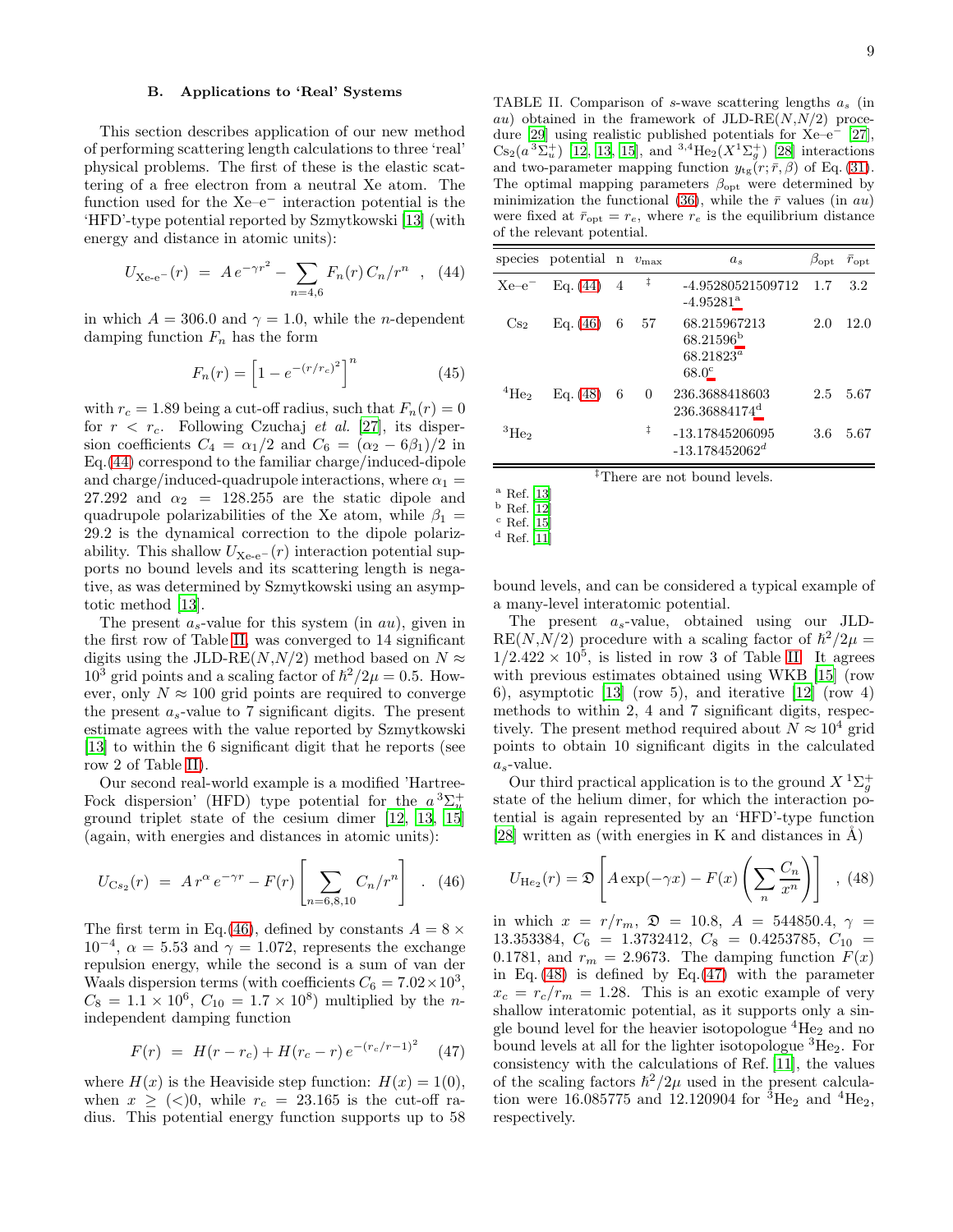

<span id="page-9-0"></span>FIG. 8. (Color online) Comparison of convergence behavior for scattering lengths implied by the  ${}^{3}He_2(X \, {}^{1}\Sigma_g^+)$  poten-tial [\[28\]](#page-11-22) as calculated by the  $JLD(N)$  and  $JLD-RE(N, N/2)$ procedures using smooth *vs* non-smooth long-range damping functions of Eq. [\(47\)](#page-8-8).

The results presented in the last four rows of Table [II](#page-8-1) show that the present  $a_s$ -values (first entry for each case) agree with the result obtained in Ref.[\[11\]](#page-11-5) using the asymptotic method to about 10 significant digits. However, the JLD-RE $(N, N/2)$  procedure used here required only  $N = 100$  grid points to obtain  $a_s$ -values for both isotopologues with uncertainties of only 0.01%.

An interesting general point concerns the fact that the convergence behavior of the  $a_s$ -values calculated for  $Cs_2$ and  $He<sub>2</sub>$  at high N was not as smooth as it was for the model  $LJ(2n, n)$  and realistic Xe–e<sup>-</sup> potentials; this is demonstrated by the contrast between the curves in Fig. [4](#page-6-0) and the 'non-smooth' curves in Fig. [8.](#page-9-0) We attribute this behavior to the discontinuous second and higher derivatives of the damping function  $F(x)$  in the potentials of Eqs. [\(46\)](#page-8-2) and [\(48\)](#page-8-6), at the point  $r = r_c$ . To confirm this assertion, the  $a_s$  calculations for  ${}^{3}He_2$  were repeated with the Heaviside switching function of Eq. [\(47\)](#page-8-8) replaced by the smooth switching function

$$
\tilde{H}(x) = \frac{1}{1 + e^{-2kx}}
$$
;  $k = 10$  (49)

The results obtained in this way, plotted as the 'smooth' curves in Fig. [8,](#page-9-0) clearly confirm our assertion. This demonstrates the importance of having potential energy functions models which have a very high degree of analytic smoothness.

Our final point concerns the sensitivity of the calculated  $a_s$ -values to the position of the inner boundary  $r_{\text{min}}(y = a)$  of the integration region. While the trans-



<span id="page-9-1"></span>FIG. 9. (Color online) Convergence of calculated scattering lengths for the Xe–e<sup>-, 3,4</sup>He<sub>2</sub>( $X$ <sup>1</sup> $\Sigma_g^+$ ), and Cs<sub>2</sub>( $a$ <sup>3</sup> $\Sigma_u^+$ ) systems with respect to the lower bound of the integration interval,  $r_{\min}$ , where  $r_0$  is the distance where  $U(r) = 0$ .

formation of Eqs. [\(30\)](#page-3-2) and [\(31\)](#page-3-4) formally fixes the lower bound for  $y_{tg}(r)$  to correspond to  $r = 0$ , the exponentially rapid decay of the wavefunction in the classically forbidden region under the short-range repulsive potential wall means that in practice that lower bound may be set quite a bit closer to the left turning point  $r_0$  where  $U(r) = 0$ . To examine this point, Fig. [9](#page-9-1) shows the convergence behavior of calculated values of  $a_s$  for the three real systems of Table [II](#page-8-1) as the lower limit of the integration interval is shifted inward from the distance  $r_0$ . It was found that values of  $r_{\min}$  for which the relative error approaches the double-precision numerical-noise limit can be defined by the criterion

$$
(r_{\min} - r_0) \times \sqrt{\frac{2\mu}{\hbar^2} |U(r_{\min})|} \geq 23 \quad , \tag{50}
$$

which is based on semi-classical exponential decay of the original  $\psi(r)$  wavefunction in the classically forbidden region by a factor of  $\sim 10^{-10}$ . For the  $y_{tg}(r;\bar{r},\beta)$  mapping function of Eq.[\(31\)](#page-3-4), this implies an inner (left hand) boundary point of  $a = \frac{2}{\pi} \tan^{-1}[\beta (r_{\min}/\bar{r}-1)].$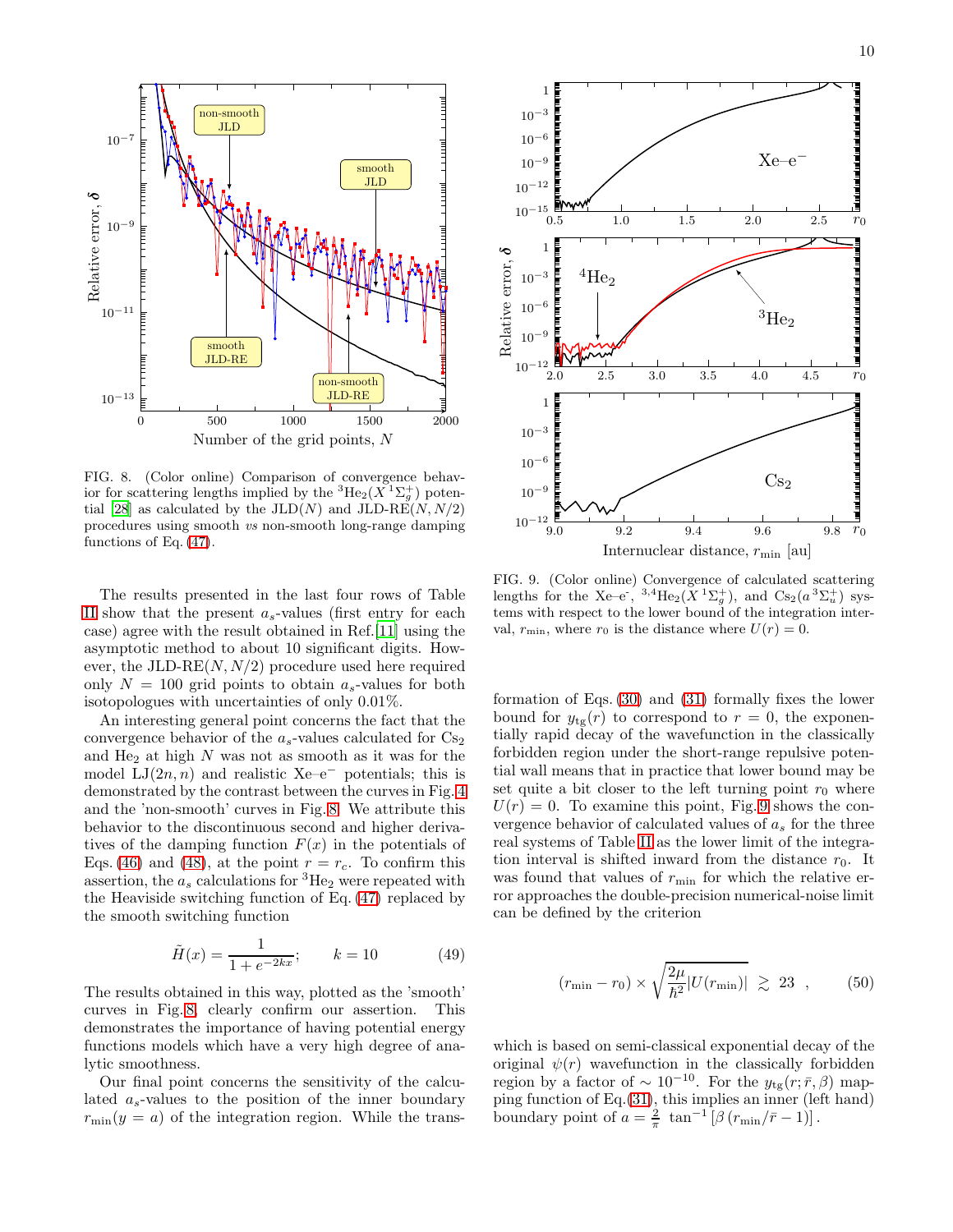#### IV. CONCLUSIONS

This paper presents a very robust and efficient new way of calculating scattering lengths. The two-parameter mapping function of Eq. [\(30\)](#page-3-2) transforms the conventional radial Schrödinger equation  $(2)$  into the equivalent form of Eq. [\(7\)](#page-1-0) defined on the finite domain  $y \in [a, 1]$ . For arbitrary interaction potentials, neither the solution  $\phi(y)$ of the transformed equation nor its first derivative  $\phi'(\check{y})$ are singular anywhere on this interval. As a result, the s-wave scattering length  $a_s$  can be exactly expressed in terms of the logarithmic derivative of this transformed wave function  $\phi(y=1)$  at the right boundary point, as specified by Eq. [\(33\)](#page-3-8). The method does not depend on a particular asymptotic form of the potential as long as it dies off as fast as  $1/r^n$  for  $n \geq 4$ , as  $r \to \infty$ .

For well-bound potentials with equilibrium distance  $r_e$ and a limiting (attractive) long-range behavior of  $1/r^n$ , the optimal values of the  $y_{\text{tg}}(r)$  mapping parameters have been shown to be  $\bar{r} \approx r_e$  and  $\beta \approx \frac{n}{2} - 1$ , respectively. These same mapping parameters also yield efficient solutions when this approach is used for solving boundstate problems. Regardless of the absolute magnitude of the scattering length or the number of bound levels supported by the potential, the accuracy of the  $a_s$  calculation can easily achieve 10-12 significant digits when working in ordinary double-precision arithmetic. It is also shown that stable and highly precise values of  $a_s$  cannot be determined for analytical potentials which lack high-order analytic smoothness throughout the classically allowed region. A computer program applying this approach has been submitted to the Journal's online data archive [\[29\]](#page-11-23).

Finally, we note that although it requires a little more computational effort to achieve a given level of precision, combination of the  $y_{0T}(r)$  mapping function of Eq. [\(24\)](#page-3-1) with a conventional Numerov wavefunction propagator [\[21\]](#page-11-14) can yield both accurate  $a_s$  values and wavefunctions  $\phi(y)$  that can be used for calculating photoassociation cross sections and other properties [\[30\]](#page-11-24).

#### ACKNOWLEDGMENTS

This work has been supported by the Russian Foundation for Basic Research by grant 10-03-00195a, and by NSERC Canada. The Moscow team is also grateful for partial support from the Federal Program "Scientists and Educators for an Innovative Russia 2009-2013", contract P 2280.

#### Appendix: Johnson's log-derivative method

As was shown in Refs. [\[23](#page-11-16)] and [\[24\]](#page-11-17), Johnson's quadrature procedure for outward integration of the Riccati equation [\(11\)](#page-2-7) is based on the two-point finite-difference scheme:

$$
z_k = \frac{z_{k-1}}{1 + z_{k-1}} - \left(\frac{h^2}{3}\right) w_k u_k \quad , \quad (A.1)
$$

where  $\xi_k(y_k) = h^{-1}z_k(y_k)$ , the mesh points are  $y_k =$  $a + kh$ , the integration step is  $h = (b - a)/N$ , and

$$
u_k = \begin{cases} \widetilde{Q}(y_k) & k = 0, 2, 4, \dots, N \\ \frac{\widetilde{Q}(y_k)}{1 + (h^2/6)\widetilde{Q}(y_k)} & k = 1, 3, 5, \dots, N - 1 \end{cases}
$$
 (A.2)

with weights  $w_k$  as in a Simpson quadrature

$$
w_k = \begin{cases} 1 & k = 0, N \\ 4 & k = 1, 3, 5, \dots, N - 1 \\ 2 & k = 2, 4, 6, \dots, N - 2 \end{cases}
$$
 (A.3)

The total number of integration points must be odd, so N must be an even number.

In the classically forbidden region where  $\widetilde{Q}(y_0) < 0$ , the initial value log-derivative solution  $z_0 = z(a)$  can be estimated using the semi-classical approximation [\[16,](#page-11-9) [24\]](#page-11-17):

$$
z_0 = h\left[\sqrt{-\widetilde{Q}(y_0)} - \left(\frac{h}{3}\right)\widetilde{Q}(y_0)\right]
$$
 (A.4)

It has been verified by numerical calculations [\[24](#page-11-17)] that the cumulative truncation error of the log-derivative method is given by

<span id="page-10-6"></span>
$$
\xi_{h \to 0} - \xi_h = C h^4 + \mathcal{O}(h^6) \tag{A.5}
$$

As a result, an approximate solution  $\xi_h(b)$  determined with fixed integration stepsize (or a fixed number of mesh points)  $h_i(N_i)$  can be extrapolated to zero step size using Richardson's formula [\[25,](#page-11-18) [26\]](#page-11-19):

$$
\xi_{h\to 0}(b) \simeq \xi_{h_1}(b) + \Delta \xi(b) , \qquad (A.6)
$$

where

<span id="page-10-5"></span>
$$
\Delta \xi = \frac{\xi_{h_1} - \xi_{h_2}}{\lambda^4 - 1} \; ; \; \lambda \equiv \frac{h_2}{h_1} = \frac{N_1}{N_2} \; . \qquad (A.7)
$$

- <span id="page-10-0"></span>[1] L. D. Landau and E. M. Lifshitz, *Quantum Mechanics: Non-relativistic theory*, Pergamon Press (1965).
- <span id="page-10-1"></span>[2] N. F. Mott and H. S. W. Massey, *The Theory of Atomic Collisions*, Oxford University Press (1965).
- <span id="page-10-2"></span>[3] I. Bloch, J. Dalibard, and W. Zwerger, Rev. Mod. Phys.,

80, 885 (2008).

- <span id="page-10-3"></span>[4] J.M. Hutson and P.Soldan, Int. Rev. Phys. Chem., 25, 497 (2006).
- <span id="page-10-4"></span>[5] C. Pethick and H. Smith, *Bose-Einstein Condensation in Dilute Gases*, Cambridge University Press (2002).